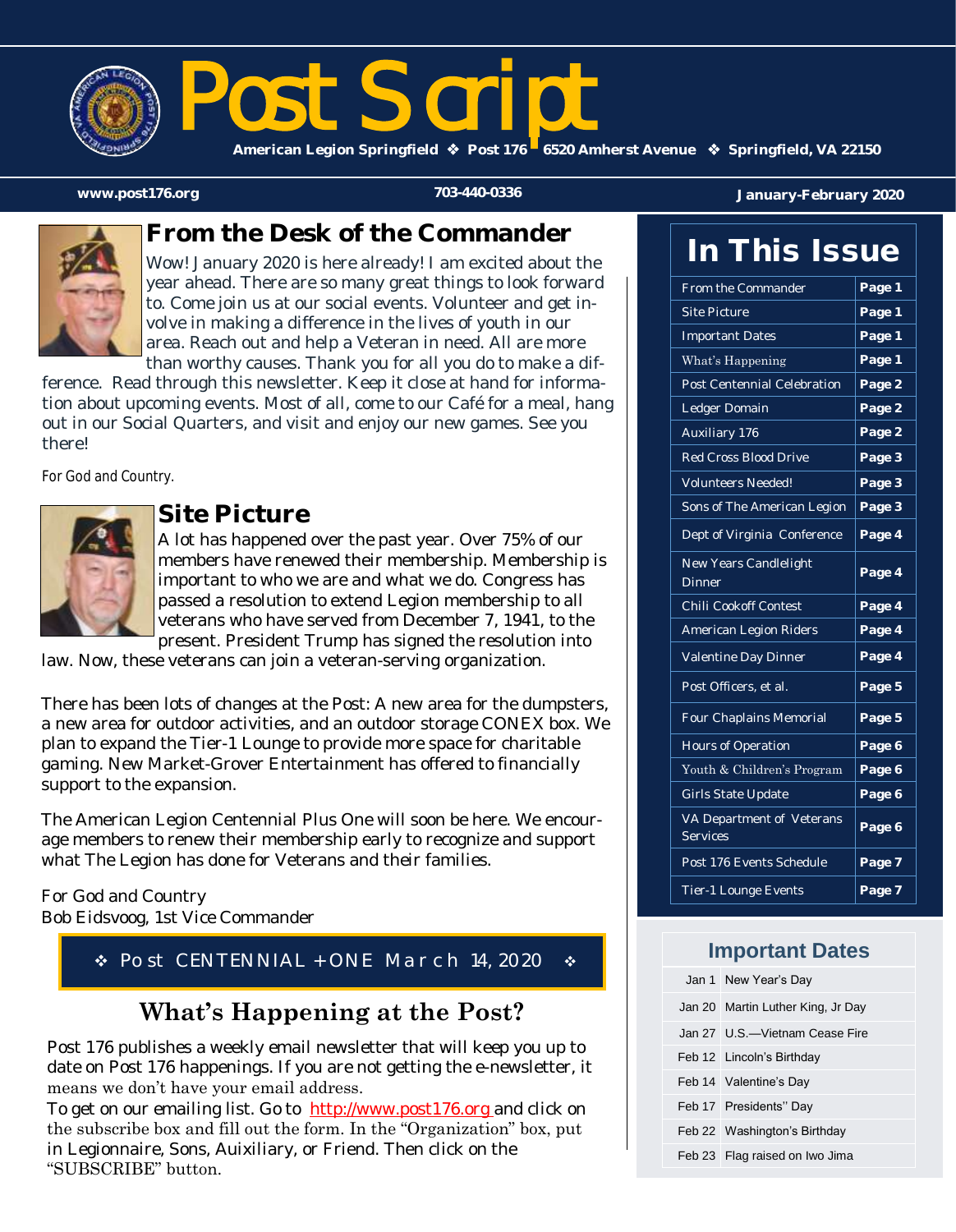# POST 176 CENTENNIAL + ONE CELEBRATION



#### **Post Historian**

In less than three months, Post 176 will be celebrating the ' $100<sup>th</sup>$  anniversary plus One' of the American Legion. The night of Saturday, 14 March 2020 will be the major celebration of the 100th anniversary plus One of the American Legion with dining, dancing, a guest speaker and an evening of comradery.

For God and Country Bob Loach, Historian



### **From the Ledger Domain**

Time flies when you are having fun. Well over twothirds of Post Membership has re-

newed their membership. Membership is probably our fifth most important Pillar and provides a foundation of who we are and what we do for Community, State and Nation.

You may have heard about the Legion's Resolution to extend membership to veterans who have served from December 7, 1941. The resolution passed and anyone who served in the military at least one day of active duty is eligible to join the American Legion.

Great changes continue to happen to our Post. The National Office of the American Legion asked us to

provide space for a program called Tele-Health. This program is a joint venture with the Veterans Administration and Philips Corp. Philips will provide equipment to allow veterans to conduct a doctor visit within our Post home.

Our plan to expand the Tier I Lounge is on hold because we have other issues to address. Our storage capability has improved with us acquiring a CONEX. We will be building a new garden shed for our lawn equipment.

New Market-Grover Entertainment has provided financial support to us recently in an effort to increase revenues.

On a personal note, many of you know Bob Eidsvoog was diagnosed with cancer and has been receiving treatment at INOVA Schar cancer center. The treatment will end in January, at which time the doctors will assess his situation. He thanks you for your prayers and well wishes. Prayers works and he is encouraged by the outpouring of support. Bob is still fighting and believe that he will win this fight.

The American Legion (TAL) 100th + One Year is here making it very important that we encourage members to renew early to show our support for the historical significance of TAL and all it has done for Veterans and their families.

For God and Country Jon Taylor Finance Officer



### **Legion Auxiliary 176**

The next Auxiliary meeting will be on January 7, 2020. The Post Auxiliary donated toys to the Red Cross to be distributed to children at Walter Reed National Medical Center. Special thanks to Auxiliary member, Rita Newbegin, for making this happen!

I wish everyone a safe and happy New Year and thanks for the assistance we have received. For God and Country, Stephanie Dabbe, President

| <b>OFFICE</b>  | NAMF.           | <b>OFFICE</b>         | NAMF             |
|----------------|-----------------|-----------------------|------------------|
| President      | Stephanie Dabbe | Chaplain              | Rebecca Campbell |
| Vice President | Susan Hendrick  | Sergeant-at-Arms/Asst | Mary Siwik       |
| Secretary      | Floy Lipscomb   | Membership            |                  |
| Treasurer      | Coleen Austin   | Historian             | Rita Newbegin    |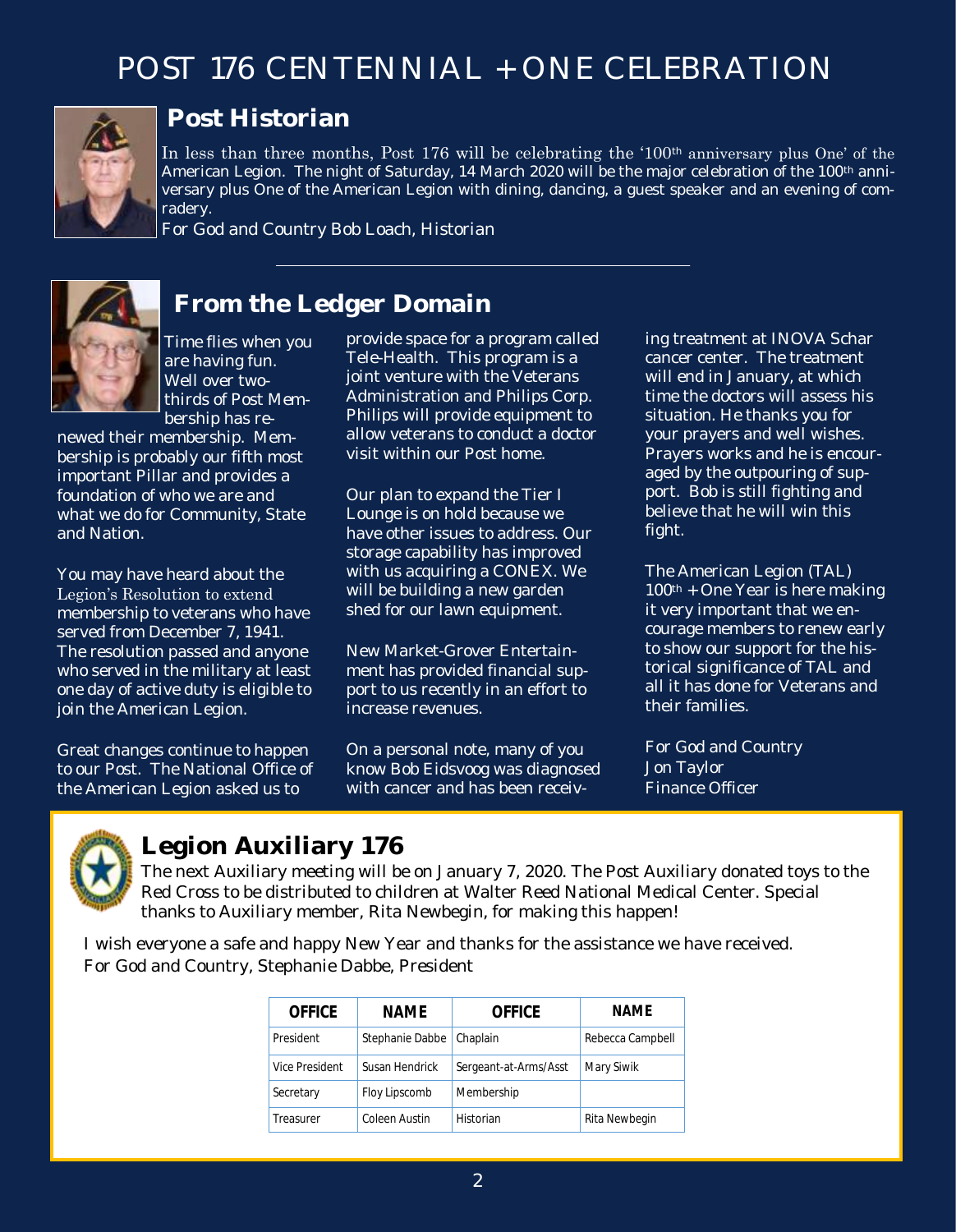

## Red Cross Blood Drive



**in Honor of Comrade Joe Finch Tuesday, February 11, 2020; 1:30 PM to 7:30 PM Go to [www.redcrossblood.org](http://www.redcrossblood.org)**

#### **Put in sponsor Code "AMERICANLEGION176VA" in the search box**

To talk to a live person, call 1-800-RED-CROSS (Option 3). Tell the representative you want to donate at the American Legion in Springfield (sponsor code above) on **February 11, 2020** If you can't make an appointment, come anyway. There are always open spots.

Post Contact: Theron Patrick (BloodDrive@post176.org). Scheduled **Blood 2020** Drives



# Volunteers Needed!

We need volunteer judges, timers, escorts, and others for the Post's January 2020 Oratorical Contest. Contact me at Second-Vice@post176.org. James Martin is assisting me with Boys State. Volunteers are also needed for Junior Shooting Sports & Youth Cadet Law Enforcement. The American Legion has developed guidance to help you in all these endeavors.

For God and Country, Mary Pfeifer, Second Vice Commander



### **Sons of The American Legion**

I hope you had a fantastic holiday season. I did. The year is starting off strong.

I encourage you to pay your dues if you have not renewed for 2020. If you are unsure, contact me or any Post officer. We'd be glad to assist. Please mail checks to:

> American Legion Post 176 S.A.L. Membership Chair 6520 Amherst Ave Springfield, VA 22150

At last year's 48<sup>th</sup> National Convention of the Sons of The American Legion, in Indianapolis, increasing the national per capita dues was discussed. National dues haven't increased since 1982.

This is a well needed change. We need a thriving and sustaining organization and that can only be accomplished if we work together and have the resources. This motion was passed and will go into effect June 2020. Dues across the country will increase in 2020 - 2021. We will discuss membership dues at the January 14th meeting and vote at the February 11<sup>th</sup> meeting for the motion to take effect in the following year.

The plan is to increase membership dues to \$35.00 for regular members, \$30.00 for duel members, and \$20.00 for youth members. A survey of other squadrons in our district shows we are on the low end for annual dues and the increase would bring us in line with our counterparts.

We are encouraging participation by our members to join us in this discussion and voting on this topic.

For God and Country, Tyler Vanice Squadron Adjutant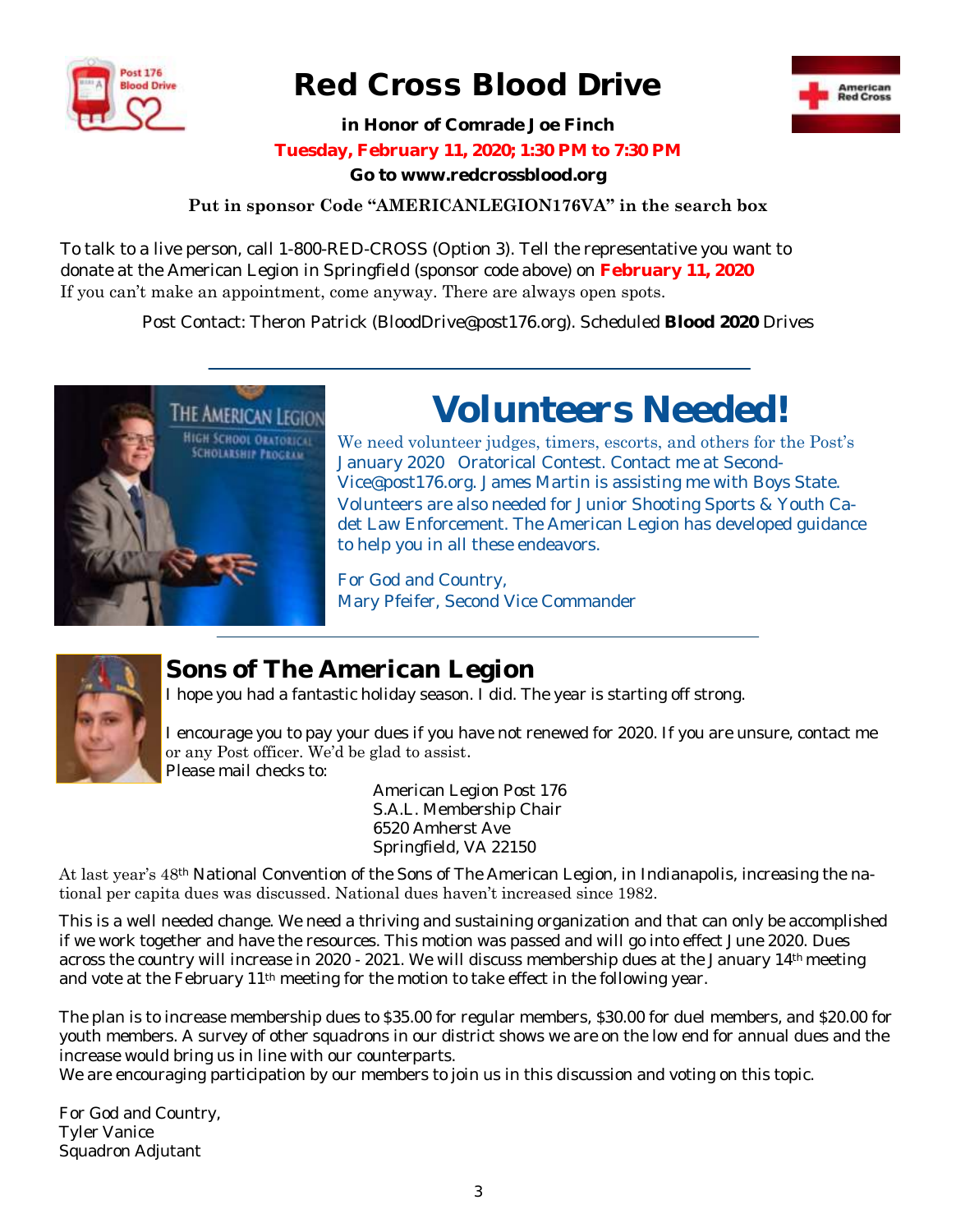### Department of Virginia Spring Conference



Feb 28 — Mar 2, 2020

Renaissance Portsmouth Norfolk Waterfront Hotel 425 Water Street Portsmouth, VA 23784 (757) 673-3000

# **New Years Candlelight Dinner**

January 17, 2020 6:00 PM In the Elegant Banquet Hall



Lobster Tail/Steak \$25 Entertainment GMU Mason Arts Productions Community Welcome



Post 176

Tier-1 Lounge January 25, 2020 \$8.00 Contest Judging begins at 4:00 PM

# Valentine Day Recognition Dinner



February 14, 2020 Post 176 5:30 PM Community Welcome



ALR continues to have successful tailgates. This success is due to all who support and participate. Thank you.

We are in the process of identifying rides or events for Calendar Year 2020. We're always looking for new members.

Get the word out.

For God and Country, Craig Hendrickson **Director** Post 176 Legion Riders

> 4**President's Day Parade February 17, 2020**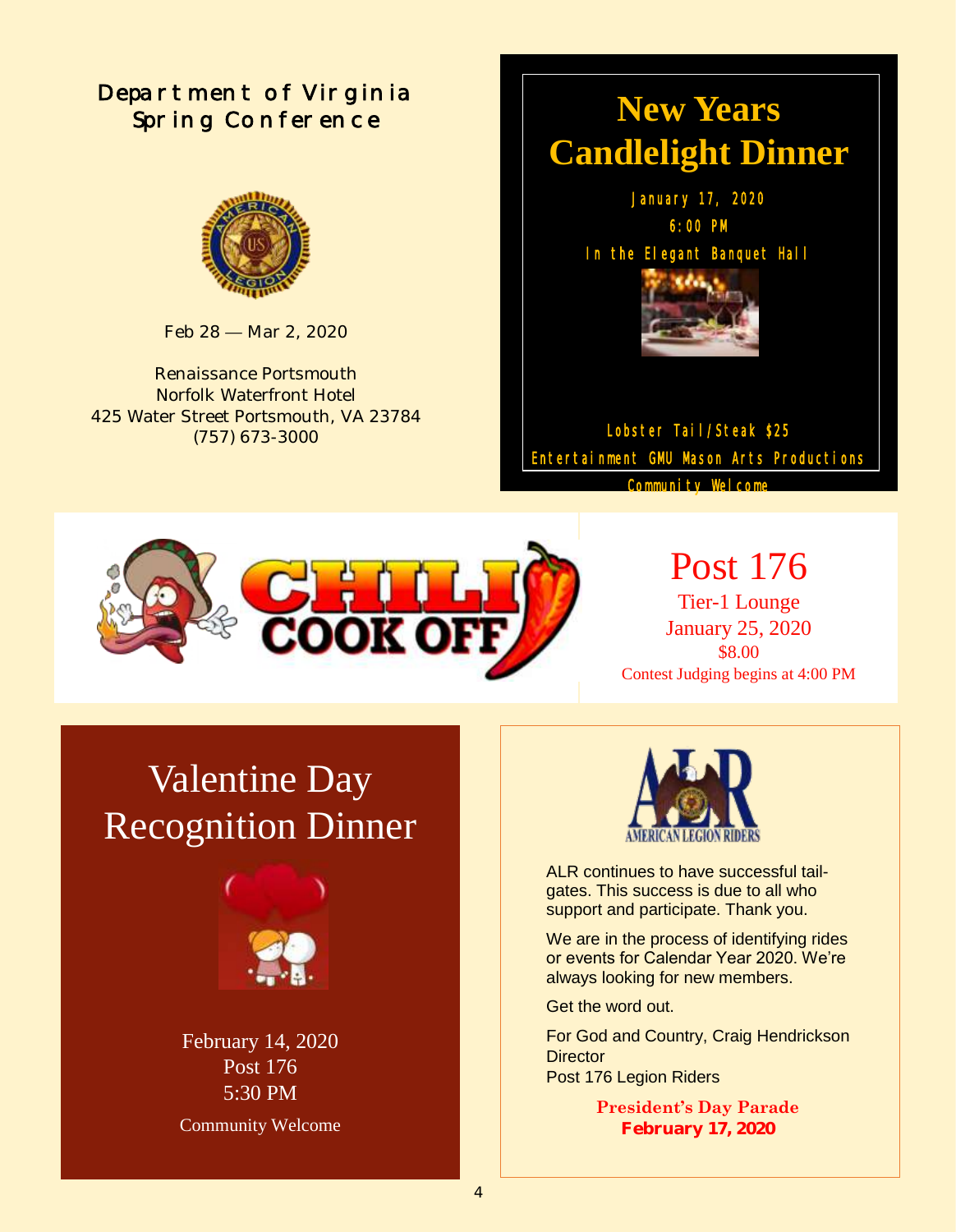### **Post Officers & Event Managers 2019-2020**

| Commander                                                                             | <b>First Vice Commander</b>                                                        | Second Vice Commander                                                | <b>Third Vice Commander</b>                                                            |
|---------------------------------------------------------------------------------------|------------------------------------------------------------------------------------|----------------------------------------------------------------------|----------------------------------------------------------------------------------------|
| <b>Dennis Madtes</b>                                                                  | <b>Bob Eidsvoog</b>                                                                | <b>Marty Pfeifer</b>                                                 | <b>Paul Kaeppel</b>                                                                    |
| Commander@post176.org                                                                 | FirstVice@post176.org                                                              | SecondVice@post176.org                                               | ThirdVice@post176.org                                                                  |
| Adjutant                                                                              | <b>Finance Officer</b>                                                             | Chaplain                                                             | Sergeant-at-Arms                                                                       |
| <b>Matt Toomer</b>                                                                    | Jon Taylor                                                                         | <b>Janet Prall</b>                                                   | <b>Kevin Gaddis</b>                                                                    |
| Adjutant@post176.org                                                                  | FinanceOfficer@post176.org                                                         | Chaplain@post176.org                                                 | Sergeant-at-Arms@post176.org                                                           |
| Service Officer                                                                       | Judge Advocate                                                                     | <b>Historian</b>                                                     | <b>General Manager</b>                                                                 |
| Ali Nikolai                                                                           | <b>Michael Farabaugh</b>                                                           | <b>Bob Loach</b>                                                     | <b>Bob Eidsvoog</b>                                                                    |
| ServiceOfficer@post176.org                                                            | JudgeAdvocate@post176.org                                                          | Historian@post176.org                                                | GeneralManager@post176.org                                                             |
| Members-at-Large<br>1-year<br><b>Rex Cunningham</b><br>1YrMember-at-large@post176.org | Members-at-Large<br>2-year<br><b>Floyd Cline</b><br>2YrMember-at-large@post176.org | Members-at-Large<br>3-year<br><b>Michael Harnist</b><br>703-451-4797 | <b>Auxiliary President</b><br><b>Stephanie Dabbe</b><br>AuxiliaryPresident@post176.org |
| <b>Legion Riders</b>                                                                  | <b>SAI</b>                                                                         | <b>Public Relations</b>                                              | Post Script Editor                                                                     |
| Craig hendrickson                                                                     | <b>Bryan Steele</b>                                                                | <b>Paul H Kaeppel</b>                                                | <b>Mack Brooks</b>                                                                     |
| ALRDirector@post176.org                                                               | SALCommander@post176.org                                                           | PublicRelations@Post176.org                                          | <b>NO POST 176 EMAIL</b>                                                               |
| Past Commander                                                                        | <b>Bridge Club</b>                                                                 | <b>F-News</b>                                                        | <b>Blood Drive</b>                                                                     |
| Paul Ed Amoros                                                                        | <b>Bonnie Norem</b>                                                                | <b>Theron Patrick</b>                                                | <b>Theron Patrick</b>                                                                  |
| PastCommander@post176.org                                                             | 703-477-4496                                                                       | E-News@post176.org                                                   | BloodDrive@post176.org                                                                 |
| <b>Web Master</b><br><b>Jim Fisher</b><br>webmaster@post176.org                       | Cribbage<br>Paul Mcfarland<br>cribbage@post176.org<br>703-491-1928                 | Karaoke<br>Joe Clay<br>KARAOKE@POST176.ORG                           | House Committee Chairman<br>Robert Sylvia<br>Housecommittee@post176.org                |

# Four Chaplains Memorial

The Preamble of The American Legion Constitution, "… to consecrate and sanctify our comradeship by our devotion to mutual helpfulness..." describes Chaplains Fox, Goode, Poling and Washington's actions, on 2 February 1943, when their ship, the USAT Dorchester sank in the Atlantic. These selfless chaplains gave their life vests to other soldiers, as the ship sank. Our memorial service will be held at Post 177, in Fairfax, VA.

**Sunday, 10:00 AM, February 2, 2020** Charles P. Buettner, 17th District Chaplain American Legion Post 177 3939 Oak Street Fairfax, VA 22030 703-868-0580; 703-273-2250; cbuettner@verizon.net



Post 176 Service Officer<br>Thanks to our VA&R budget, we were able to help there income families for the Thanksgiving holiday. We defurkey baskets with potatoes, vegetables and desser<br>Murray, Johnson, and Morales families (w Thanks to our VA&R budget, we were able to help three low income families for the Thanksgiving holiday. We delivered turkey baskets with potatoes, vegetables and desserts to the Murray, Johnson, and Morales families (with a total of six dependent children).

For Christmas, the Post and Auxiliary provide stipends and gifts for veterans who cannot afford to buy presents for their children. Families who receive stipends are vetted by the Service Officer.

Ali Nikolai Service Officer

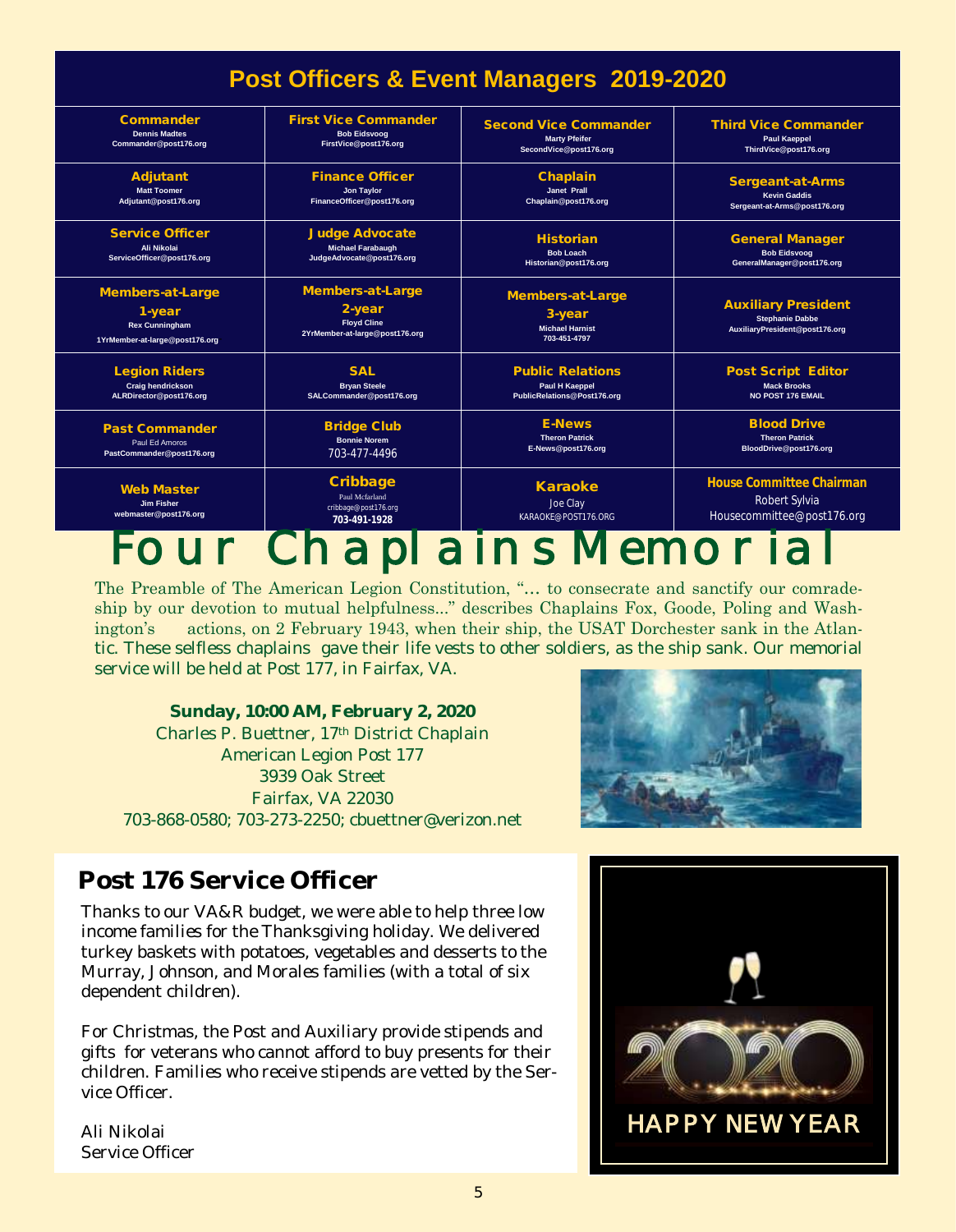

# US Department of Veterans Affairs Hot Line

**Hours** of

**Warrior** Café

**Breakfast & Lunch** Monday - Saturday 7:00 AM - 2:30 PM

**Sunday**  8:00 AM - 2:30 PM

**Friday Night Dinner**  5:30 PM - 7:30 PM

> Tier-1 Lounge

**Monday-Thursday**  11:30 AM - 10:00 PM

**Friday - Saturday**  11:30 AM - 1:00 AM

**Sunday** 

|                       | Post 176<br><b>YOUTH &amp; CHILDREN'S</b> |                             |
|-----------------------|-------------------------------------------|-----------------------------|
| <b>Boy Scouts</b>     | Troop 1344                                | Troop1344.org               |
| <b>Boys State</b>     | <b>Marty Pfeifer</b>                      | SecondVice@post176.org      |
| Girls State           | Floy Lipscom                              | Auxiliary                   |
| Baseball              | Jon Taylor                                | financeofficer@post176.org  |
| Sea Scout Ship 1176   | Chairman 1st Mate Adair Petty             | Paul.a.petty2.civ@gmail.mil |
| Cadet Law Enforcement |                                           |                             |
| Oratorical            | MartyPfeifer                              | SecondVice@post 176.org     |
| Civil Air Patrol      | Lt Col William Eliason                    | dc045.natcapwing.org        |



AMERICAN LEGION AUXILIARY American Legion Auxiliary Virginia Girls State will be held on the campus of Longwood University, Farmville, VA, June 21-27, 2020. ALA Unit 176 has sent six girls in the past. Candidates must be rising seniors (juniors) selected from Edison, Lee, or West Springfield High Schools. 17<sup>th</sup> District arranges for

bus transportation to and from Girls State. Our Auxiliary pays the girl's \$375 registration and \$50 transportation fees. The girls learn about Virginia's government by being divided into "cities" and electing their governing officers from among their peers.

For God and Country, Floy Lipscom



**Virginia Department of Veteran Services (VDS)** 

Connects Virginia's veterans and their families to federal and state benefits, support, quality care, and recognition they have earned.

**Springfield Benefit Office Service Area**

Pentagon, Henderson Hall-Fort Myers, Fort Belvoir, Arlington County, Alexandria-Fairfax Counties, Springfield-Franconia, Lorton, Loudoun, Fredericksburg and surrounding areas. **Hours of Operation:** Monday - Friday 8:00 AM to 4:30 PM

**Veterans seen:** 9:00 AM to 3:30 PM **Address:** 6564 Loisdale Ct.; Suite 301 Springfield, VA 22150; 703-417-9090

### Jan/Feb 2020 PostScript

**Editor:** Mack Brooks **Senior Editor:** Comrade Paul Kaeppel, Public Relations, 3rd Vice Commander **Editors:** Comrades Dennis Madtes, Tyler Vanice, Jon Taylor **Facebook:** https://www.facebook.com/legionpost176 Story ideas, suggestions, or comments to improve the Post Script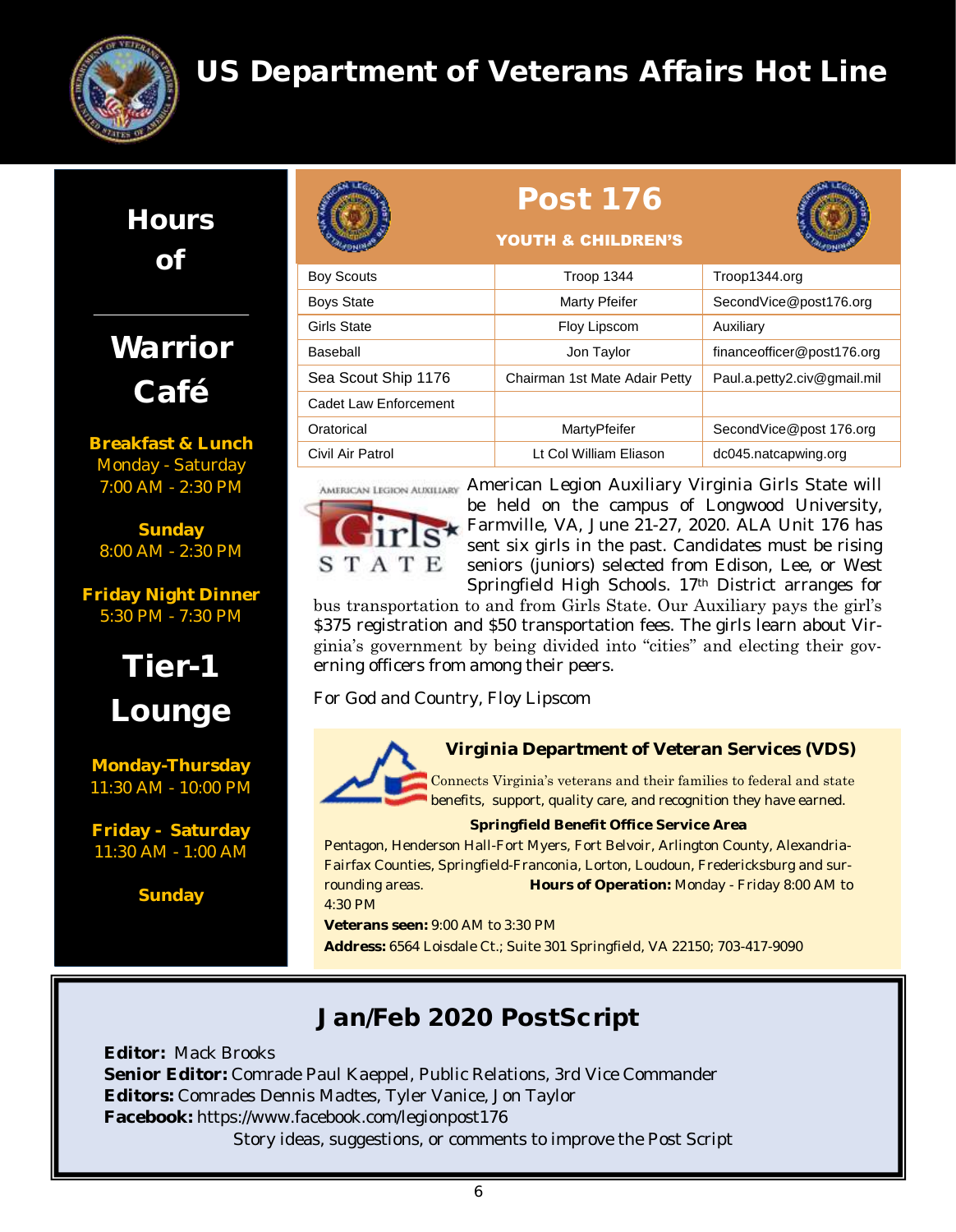### POST 176 EVENTS SCHEDULE

### **January 2020: New Years Month**

| 1              | Closed All Day | Enjoy the Holiday                                      |
|----------------|----------------|--------------------------------------------------------|
| $\mathfrak{p}$ | 7:00 PM        | Cribbage                                               |
| 7              | 6:00 PM        | Legion Riders Meeting                                  |
|                | 7:30 PM        | General Membership and Auxiliary Meetings              |
| 8              | 7:00 PM        | <b>Bridge</b>                                          |
| 11             | 8:00 AM        | Ranger and Special Forces Breakfast                    |
| 14             | 7:00 PM        | Sons of The American Legion Meeting / EXCOM            |
| 15             | $7:00$ pm      | <b>Bridge</b>                                          |
| 16             | 7:00 PM        | Cribbage                                               |
| 17             | 6:00 PM        | New Year Candlelight Dinner/Dance                      |
| 18             | $1:00$ PM      | Chapter 353 Military Order of The Purple Heart Meeting |
| 20             | 12:00 PM       | District Renewal Phone Blast                           |
| 21             | $7:00$ pm      | <b>EXCOM</b>                                           |
| 23             | $7:00$ pm      | Cribbage                                               |
| 25             | 4:00 PM        | Chili Cook Off                                         |
| 30             | 7:00 PM        | <b>Centennial Planning Meeting</b>                     |

|                                     |                    | February 2020: Americanism Month                                                |
|-------------------------------------|--------------------|---------------------------------------------------------------------------------|
| $\overline{2}$                      | 10:30 AM           | Four Chaplains Memorial<br><b>Post 177</b>                                      |
| $\overline{2}$                      | 6:00 PM            | The Super Bowl LIV Event Manager will be Post 176<br>House Committee See E-News |
| 4                                   | 6:00 PM<br>7:30 PM | Legion Riders Meeting<br>General Membership and Auxiliary Meetings              |
| 5                                   | 7:00 PM            | <b>Bridge</b>                                                                   |
| 6                                   | 7:00 PM            | Cribbage                                                                        |
| 8                                   | 8:00 AM            | Ranger and Special Forces breakfast                                             |
| 11                                  | $1:30$ PM          | <b>Blood Drive</b>                                                              |
| 11                                  | 7:00 PM            | Sons of The American Legion Meeting                                             |
| 13                                  | 7:00 PM            | Cribbage                                                                        |
| 14                                  | 5:30 PM            | <b>Valentines Day Dinner</b>                                                    |
| 15                                  | $1:00$ PM          | Chapter 353 Military Order of The Purple Heart Meeting                          |
| 17                                  | All Day            | Presidents Day Parade / Legion Riders Participate                               |
| 18                                  | 7:00 PM            | <b>EXCOM</b>                                                                    |
| 19                                  | 7:00 PM            | <b>Bridge</b>                                                                   |
| 20                                  | 7:00 PM            | Cribbage                                                                        |
| Feb <sub>28</sub><br>Mar 2          | All Day            | Department Spring Conference                                                    |
| March 2020: Community Service Month |                    |                                                                                 |
|                                     | 5:00 PM            | Centennial + One Social Hour                                                    |

Centennial + One Celebration and Dance

14

6:30 PM

# Tier-1 Lounge Events

#### **KARAOKE** Joe Clay 8:30 PM until Closing

Jan 11, 2020 Jan 25, 2020 Feb 08, 2020 Feb 22, 2020 Mar 07, 2020 Mar 21. 2020



**Special Thanks**  to Bob Sylvia for Donating His Time & Cooking Skill for 2019 Tailgates Car Shows. Etc.